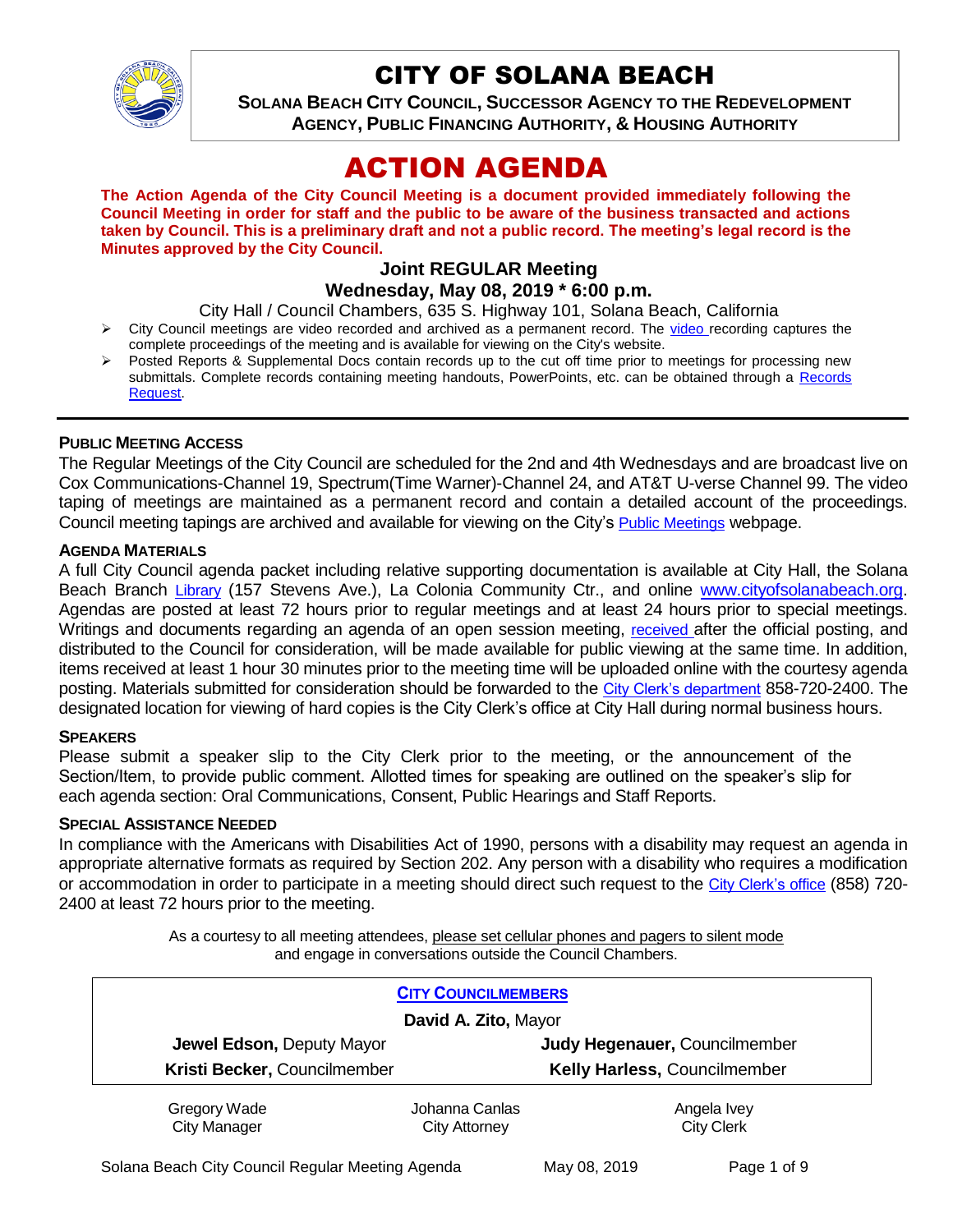#### SPEAKERS:

Please submit your speaker slip to the City Clerk prior to the meeting or the announcement of the Item. Allotted times for speaking are outlined on the speaker's slip for Oral Communications, Consent, Public Hearings and Staff Reports.

#### READING OF ORDINANCES AND RESOLUTIONS:

Pursuant to [Solana Beach Municipal Code](mailto:https://www.codepublishing.com/CA/SolanaBeach/) Section 2.04.460, at the time of introduction or adoption of an ordinance or adoption of a resolution, the same shall not be read in full unless after the reading of the title, further reading is requested by a member of the Council. If any Councilmember so requests, the ordinance or resolution shall be read in full. In the absence of such a request, this section shall constitute a waiver by the council of such reading.

# **CALL TO ORDER AND ROLL CALL:**

# **CLOSED SESSION REPORT:**

# **FLAG SALUTE:**

# **APPROVAL OF AGENDA:**

**COUNCIL ACTION: Approved 4/0/1 (Absent: Harless)**

# **PROCLAMATIONS/CERTIFICATES:** *Ceremonial*

Bike Month

# **ORAL COMMUNICATIONS:**

This portion of the agenda provides an opportunity for members of the public to address the City Council on items relating to City business and not appearing on today's agenda by submitting a speaker slip (located on the back table) to the City Clerk. Comments relating to items on this evening's agenda are taken at the time the items are heard. Pursuant to the Brown Act, no action shall be taken by the City Council on public comment items. Council may refer items to the City Manager for placement on a future agenda. The maximum time allotted for each presentation is THREE MINUTES (SBMC [2.04.190\)](https://www.codepublishing.com/CA/SolanaBeach/#!/SolanaBeach02/SolanaBeach0204.html). Please be aware of the timer light on the Council Dais.

# **COUNCIL COMMUNITY ANNOUNCEMENTS / COMMENTARY:**

*An opportunity for City Council to make brief announcements or report on their activities. These items are not agendized for official City business with no action or substantive discussion.* 

# **A. CONSENT CALENDAR:** (Action Items) (A.1. - A.12.)

Items listed on the Consent Calendar are to be acted in a single action of the City Council unless pulled for discussion. Any member of the public may address the City Council on an item of concern by submitting to the City Clerk a speaker slip (located on the back table) before the Consent Calendar is addressed. Those items removed from the Consent Calendar by a member of the Council will be trailed to the end of the agenda, while Consent Calendar items removed by the public will be discussed immediately after approval of the Consent Calendar.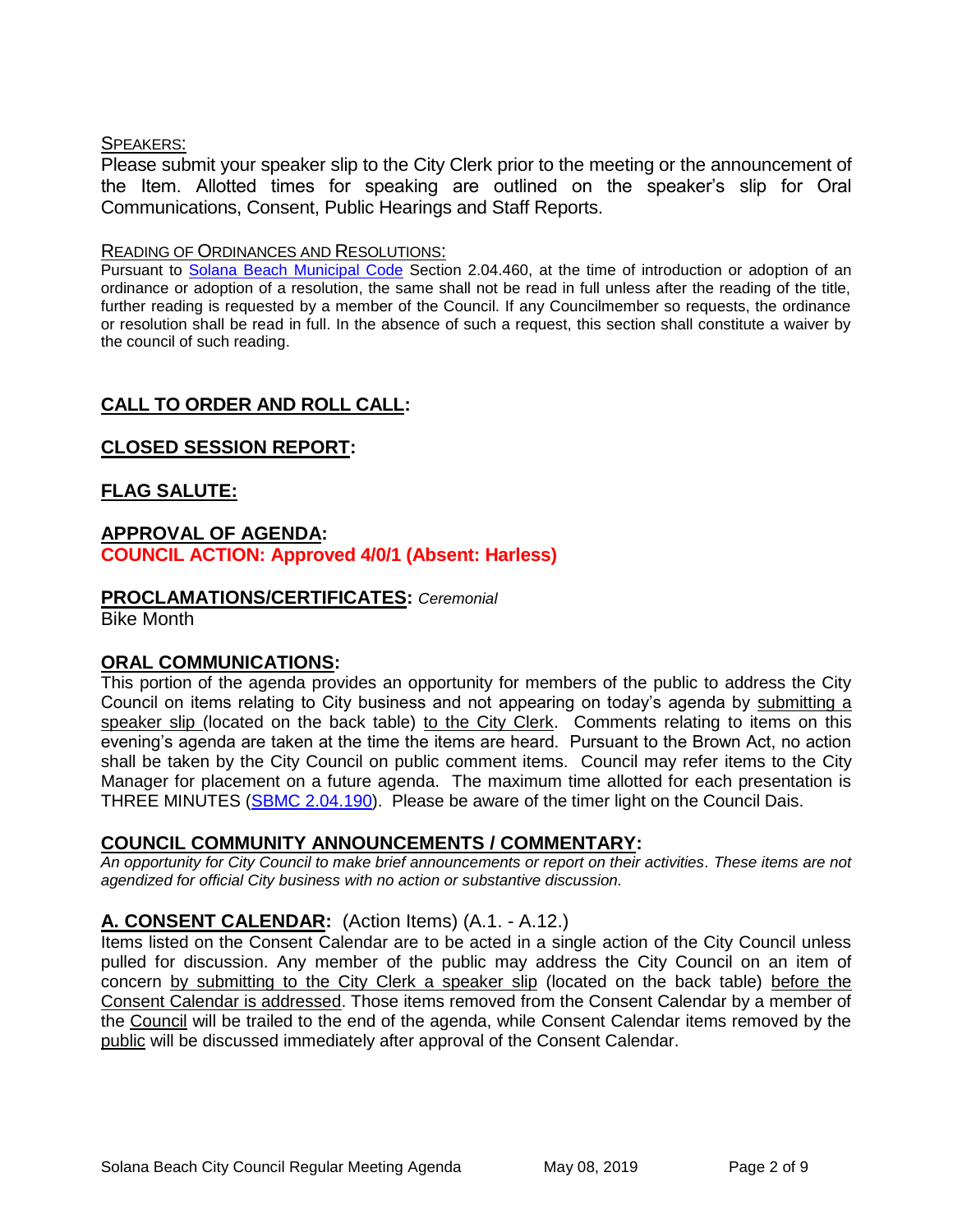# **A.1. General Fund Adopted Budget for Fiscal Year 2018-2019 Changes.** (File 0330-30)

Recommendation: That the City Council

1. Receive the report listing changes made to the Fiscal Year 2018-2019 General Fund Adopted Budget.

#### [Item A.1. Report \(click here\)](https://solanabeach.govoffice3.com/vertical/Sites/%7B840804C2-F869-4904-9AE3-720581350CE7%7D/uploads/Item_A.1._Report_(click_here)_05-08-19_-_O.pdf)

*Posted Reports & Supplemental Docs contain records up to the cut off time, prior to the start of the meeting, for processing new submittals. The final official record containing handouts, PowerPoints, etc. can be obtained through a Records Request to the City Clerk's Office.* **COUNCIL ACTION: Approved 4/0/1 (Absent: Harless)**

# **A.2. Register Of Demands.** (File 0300-30)

Recommendation: That the City Council

1. Ratify the list of demands for April 06 – April 19, 2019.

[Item A.2. Report \(click here\)](https://solanabeach.govoffice3.com/vertical/Sites/%7B840804C2-F869-4904-9AE3-720581350CE7%7D/uploads/Item_A.2._Report_(click_here)_05-08-19_-_O.pdf) 

*Posted Reports & Supplemental Docs contain records up to the cut off time, prior to the start of the meeting, for processing new submittals. The final official record containing handouts, PowerPoints, etc. can be obtained through a Records Request to the City Clerk's Office.* **COUNCIL ACTION: Approved 4/0/1 (Absent: Harless)**

# **A.3. Del Mar Building Services Agreement.** (File 0820-20)

Recommendation: That the City Council

1. Adopt **Resolution 2019-053** authorizing the City Manager to execute an agreement with the City of Del Mar to license space at Solana Beach City Hall for Del Mar building permit and plan check services

Item A.3. [Report \(click here\)](https://solanabeach.govoffice3.com/vertical/Sites/%7B840804C2-F869-4904-9AE3-720581350CE7%7D/uploads/Item_A.3._Report_(click_here)_05-08-19_-_O.pdf) 

*Posted Reports & Supplemental Docs contain records up to the cut off time, prior to the start of the meeting, for processing new submittals. The final official record containing handouts, PowerPoints, etc. can be obtained through a Records Request to the City Clerk's Office.* **COUNCIL ACTION: Approved 4/0/1 (Absent: Harless)**

#### **A.4. Firehouse Subs Grant** (File 0260-40)

Recommendation: That the City Council

#### 1. Adopt **Resolution 2019-048**:

- a. Accepting the awarded equipment from Firehouse Subs Public Safety Foundation grant program.
- b. Appropriating \$34,098 to Grant Revenue and Fire Department Equipment in the Public Safety Special Revenue fund.
- c. Authorizing the City Treasurer to amend the Fiscal Year 2018/19 Adopted Budget accordingly.

[Item A.4. Report \(click here\)](https://solanabeach.govoffice3.com/vertical/Sites/%7B840804C2-F869-4904-9AE3-720581350CE7%7D/uploads/Item_A.4._Report_(click_here)_05-08-19_-_O.pdf) 

*Posted Reports & Supplemental Docs contain records up to the cut off time, prior to the start of the meeting, for processing new submittals. The final official record containing handouts, PowerPoints, etc. can be obtained through a Records Request to the City Clerk's Office.* **COUNCIL ACTION: Approved 4/0/1 (Absent: Harless)**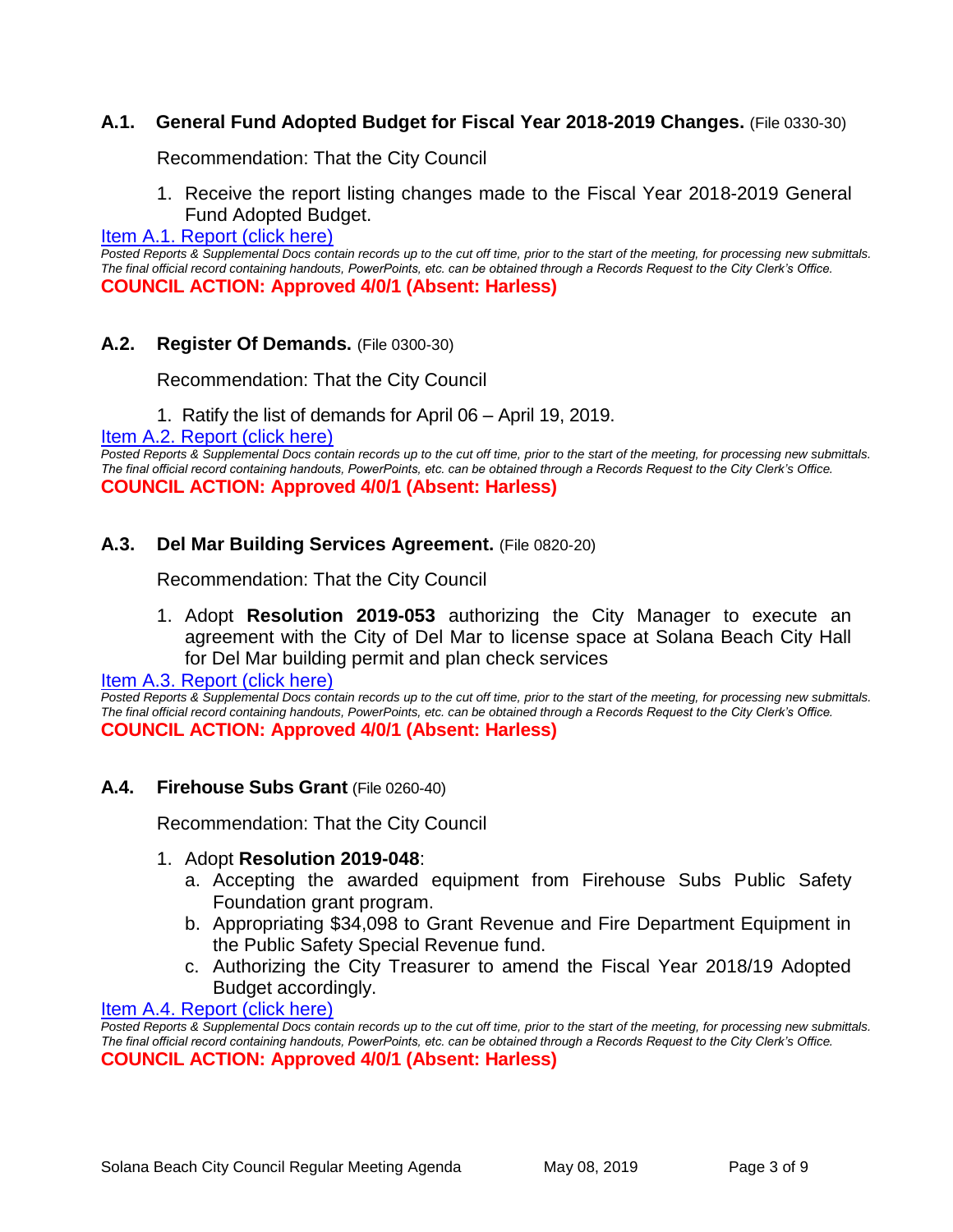# **A.5**. **Emergency Storm Drain Repair Report - Update No. 2** (File 0840-50)

Recommendation: That the City Council

1. Receive Update No. 2 and provide further direction, if necessary.

[Item A.5. Report \(click here\)](https://solanabeach.govoffice3.com/vertical/Sites/%7B840804C2-F869-4904-9AE3-720581350CE7%7D/uploads/Item_A.5._Report_(click_here)_05-08-19_-_O.pdf) 

*Posted Reports & Supplemental Docs contain records up to the cut off time, prior to the start of the meeting, for processing new submittals. The final official record containing handouts, PowerPoints, etc. can be obtained through a Records Request to the City Clerk's Office.* **COUNCIL ACTION: Approved 4/0/1 (Absent: Harless)**

# **A.6. Quarterly Investment Report.** (File 0350-44)

Recommendation: That the City Council

1. Accept and File the Cash and Investment Report for the quarter ended March 31, 2019.

#### [Item A.6. Report \(click here\)](https://solanabeach.govoffice3.com/vertical/Sites/%7B840804C2-F869-4904-9AE3-720581350CE7%7D/uploads/Item_A.6._Report_(click_here)_05-08-19_-_O.pdf)

*Posted Reports & Supplemental Docs contain records up to the cut off time, prior to the start of the meeting, for processing new submittals. The final official record containing handouts, PowerPoints, etc. can be obtained through a Records Request to the City Clerk's Office.* **COUNCIL ACTION: Approved 4/0/1 (Absent: Harless)**

# **A.7. Community Grant Program Fiscal Year 2019/20.** (File 0330-25)

Recommendation: That the City Council

1. Approve **Resolution 2019-056** authorizing the Fiscal Year (FY) 2019/20 Community Grant Program.

## [Item A.7. Report \(click here\)](https://solanabeach.govoffice3.com/vertical/Sites/%7B840804C2-F869-4904-9AE3-720581350CE7%7D/uploads/Item_A.7._Report_(click_here)_05-08-19_-_O.pdf)

*Posted Reports & Supplemental Docs contain records up to the cut off time, prior to the start of the meeting, for processing new submittals. The final official record containing handouts, PowerPoints, etc. can be obtained through a Records Request to the City Clerk's Office.* **COUNCIL ACTION: Approved 4/0/1 (Absent: Harless)**

#### **A.8. Americans with Disability (ADA) Pedestrian Ramps.** (File 0820-20)

Recommendation: That the City Council

#### 1. Adopt **Resolution 2019-051**:

- a. Authorizing the City Council to accept as complete the ADA Pedestrian Ramps Project, Bid No. 2018-05, constructed by LC Paving & Sealing.
- b. Authorizing the City Clerk to file a Notice of Completion.

[Item A.8. Report \(click here\)](https://solanabeach.govoffice3.com/vertical/Sites/%7B840804C2-F869-4904-9AE3-720581350CE7%7D/uploads/Item_A.8._Report_(click_here)_05-08-19_-_O.pdf) 

*Posted Reports & Supplemental Docs contain records up to the cut off time, prior to the start of the meeting, for processing new submittals. The final official record containing handouts, PowerPoints, etc. can be obtained through a Records Request to the City Clerk's Office.* **COUNCIL ACTION: Approved 4/0/1 (Absent: Harless)**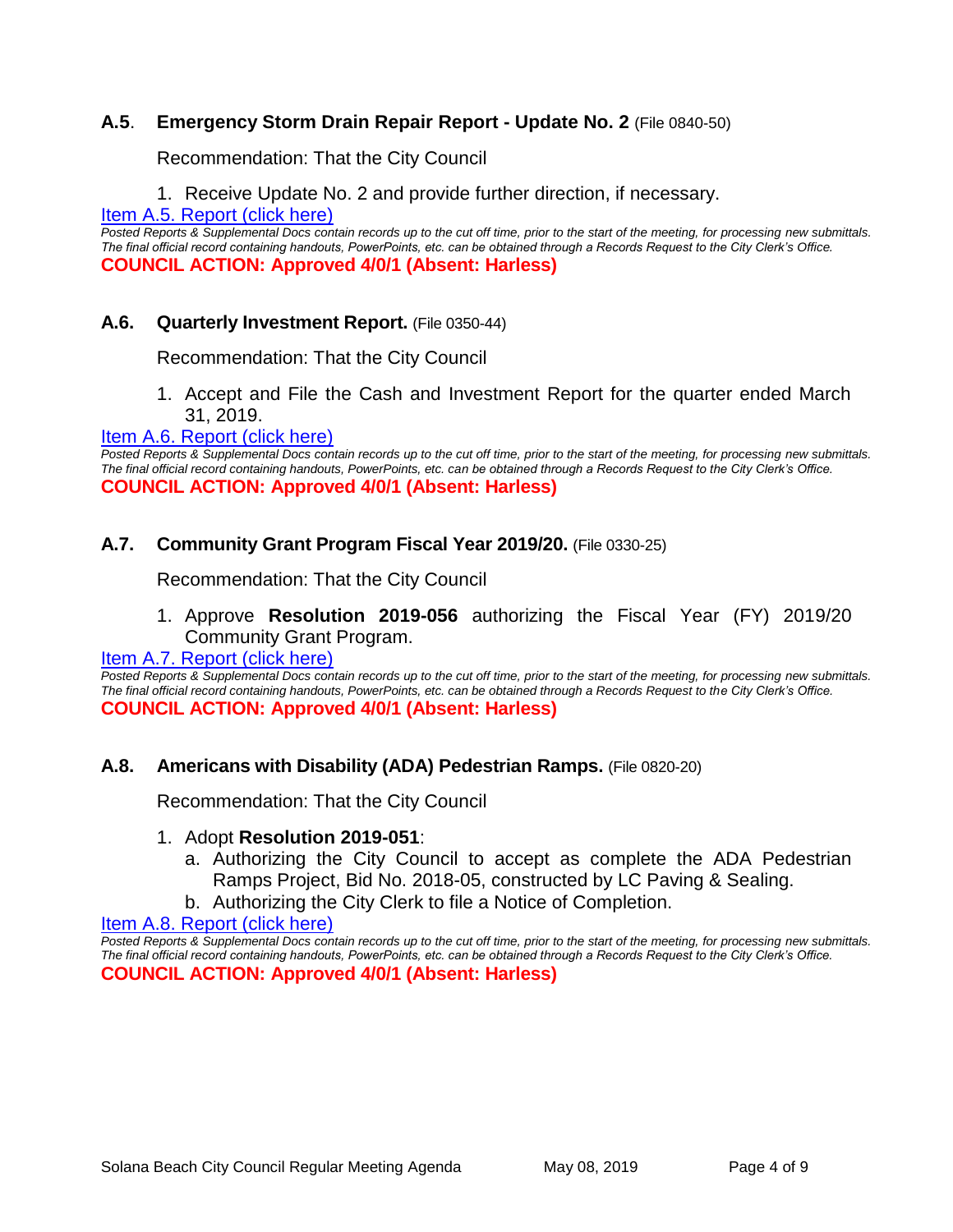# **A.9. City Streets Concrete Repairs Project, Bid 2019-02.** (File 0820-35)

Recommendation: That the City Council

# 1. Adopt **Resolution 2019-050**:

- a. Awarding the construction contract to Dick Miller Inc, in the amount of \$71,081, for the 2019 City Streets Concrete Repairs Project, Bid 2019-02.
- b. Approving an amount of \$10,000 for construction contingency.
- c. Authorizing the City Manager to execute the construction contract on behalf of the City.
- d. Authorizing the appropriation of \$76,161 to the project budget unit in the Gas Tax fund.
- e. Authorizing the appropriation of \$3,800 in developer deposits into the project budget unit in the City CIP fund.
- f. Authorizing the City Treasurer to amend the FY 2018/19 Adopted Budget accordingly.

# [Item A.9. Report \(click here\)](https://solanabeach.govoffice3.com/vertical/Sites/%7B840804C2-F869-4904-9AE3-720581350CE7%7D/uploads/Item_A.9._Report_(click_here)_05-08-19_-_O.pdf)

*Posted Reports & Supplemental Docs contain records up to the cut off time, prior to the start of the meeting, for processing new submittals. The final official record containing handouts, PowerPoints, etc. can be obtained through a Records Request to the City Clerk's Office.* **COUNCIL ACTION: Approved 4/0/1 (Absent: Harless)**

# **A.10. As-Needed, Repair Services Agreement for City-wide Facilities.** (File 0700-25)

Recommendation: That the City Council

- 1. Adopt **Resolution 2019-055**:
	- a. Authorizing the City Manager to execute an agreement with Lalley Construction, in the amount of \$14,000, for on-call, as-needed repair services for Fiscal Year 2019/2020.
	- b. Authorizing the City Manager to renew the agreement, on a yearly basis, for the next four years at the City's option.

#### [Item A.10. Report \(click here\)](https://solanabeach.govoffice3.com/vertical/Sites/%7B840804C2-F869-4904-9AE3-720581350CE7%7D/uploads/Item_A.10._Report_(click_here)_05-08-19_-_O.pdf)

*Posted Reports & Supplemental Docs contain records up to the cut off time, prior to the start of the meeting, for processing new submittals. The final official record containing handouts, PowerPoints, etc. can be obtained through a Records Request to the City Clerk's Office.* **COUNCIL ACTION: Approved 4/0/1 (Absent: Harless)**

# **A.11. Traffic Signal Modification Improvements at the Lomas Santa Fe/Nardo Intersection.** (File 0860-55)

Recommendation: That the City Council

# 1. Adopt **Resolution 2019-045**:

- a. Approving an amendment to the Professional Service Agreement with STC Traffic, Inc. to increase the agreement by \$10,000, for preparation of design plans, specifications and cost estimate for signal and intersection modifications to improve pedestrian safety at Lomas Santa Fe and Nardo, for a not-to-exceed agreement amount of \$20,000 for the 2018/2019 fiscal year.
- b. Authorizing the City Manager to execute the amendment to the Professional Services Agreement on behalf of the City.

#### [Item A.11. Report \(click here\)](https://solanabeach.govoffice3.com/vertical/Sites/%7B840804C2-F869-4904-9AE3-720581350CE7%7D/uploads/Item_A.11._Report_(click_here)_05-08-19_-_O.pdf)

*Posted Reports & Supplemental Docs contain records up to the cut off time, prior to the start of the meeting, for processing new submittals. The final official record containing handouts, PowerPoints, etc. can be obtained through a Records Request to the City Clerk's Office.* **COUNCIL ACTION: Approved 4/0/1 (Absent: Harless)**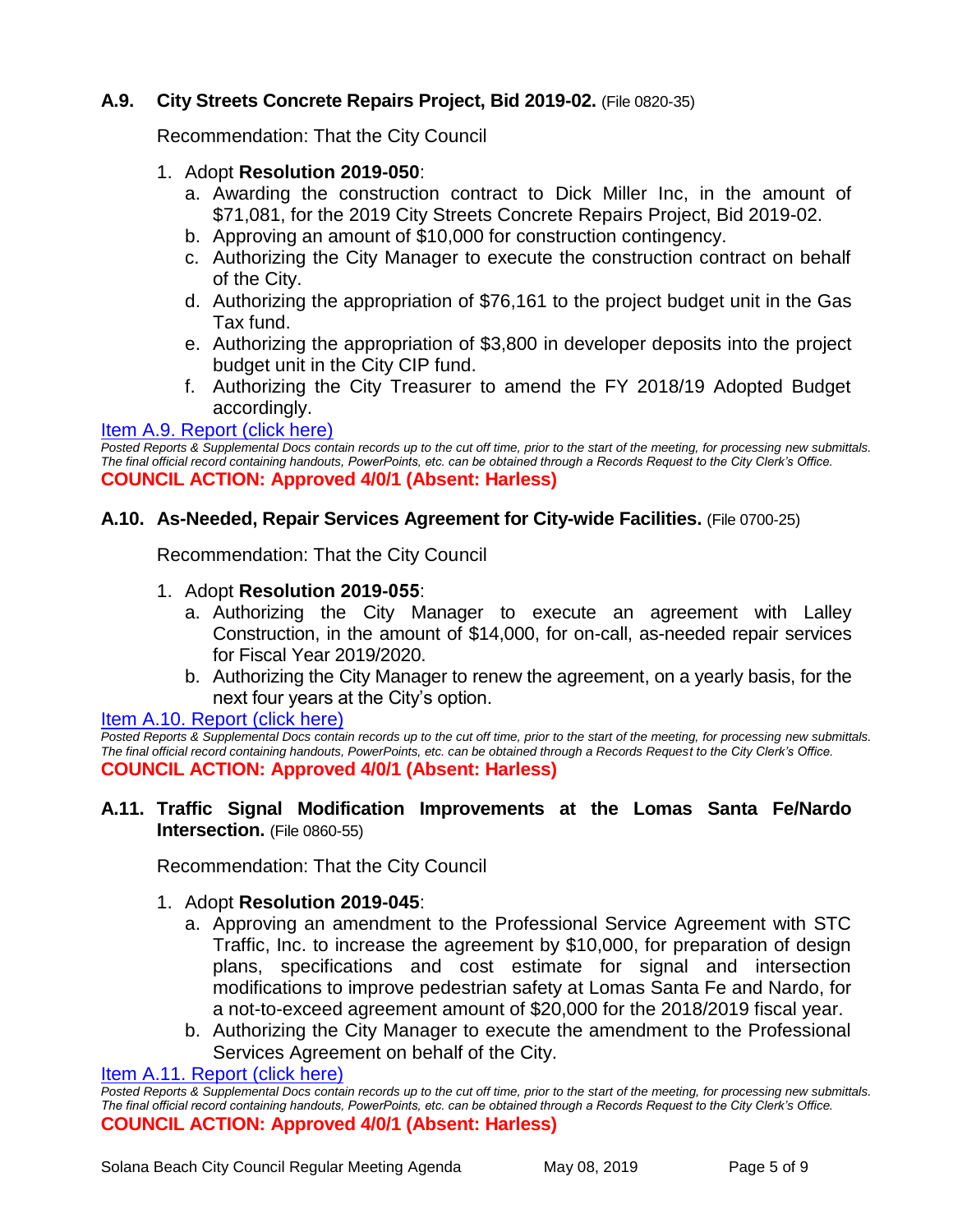# **A.12. Fire Replacement Vehicle for the Fire Department.** (File 0370-26)

Recommendation: That the City Council

1. Adopt **Resolution 2019-047** authorizing the purchase of a Ford F-250 XLT Four-Wheel Drive Pickup Truck, including outfitting of the vehicle, for an amount not to exceed \$92,800 for use by the Fire Battalion Chief.

[Item A.12. Report \(click here\)](https://solanabeach.govoffice3.com/vertical/Sites/%7B840804C2-F869-4904-9AE3-720581350CE7%7D/uploads/Item_A.12._Report_(click_here)_05-08-19_-_O.pdf) 

*Posted Reports & Supplemental Docs contain records up to the cut off time, prior to the start of the meeting, for processing new submittals. The final official record containing handouts, PowerPoints, etc. can be obtained through a Records Request to the City Clerk's Office.* **COUNCIL ACTION: Approved 4/0/1 (Absent: Harless)**

# **B. PUBLIC HEARINGS:** (B.1.)

This portion of the agenda provides citizens an opportunity to express their views on a specific issue as required by law after proper noticing by submitting a speaker slip (located on the back table) to the City Clerk. After considering all of the evidence, including written materials and oral testimony, the City Council must make a decision supported by findings and the findings must be supported by substantial evidence in the record. An applicant or designee(s) for a private development/business project, for which the public hearing is being held, is allotted a total of fifteen minutes to speak, as per [SBMC 2.04.210.](https://www.codepublishing.com/CA/SolanaBeach/#!/SolanaBeach02/SolanaBeach0204.html) A portion of the fifteen minutes may be saved to respond to those who speak in opposition. All other speakers have three minutes each. Please be aware of the timer light on the Council Dais.

# **B.1. Public Hearing: 221 North Acacia Avenue, Applicant: Thompson, Case 17-18- 27.** (File 0600-40)

The proposed project meets the minimum objective requirements under the SBMC, could be found to be consistent with the General Plan and may be found to be consistent with the General Plan and may be found, as conditioned, to meet the discretionary findings required as discussed in this report to approve a DRP (Development Review Permit) and administratively issue a SDP (Structure Development Permit). Therefore, Staff recommends that the City Council:

- 1. Conduct the Public Hearing: Open the Public Hearing; Report Council disclosures; Receive Public Testimony; Close the Public Hearing.
- 2. Find the project exempt from the California Environmental Quality Act pursuant to Section 15303 of the State CEQA Guidelines; and
- 3. If the City Council makes the requisite findings and approves the project, adopt **Resolution 2019-052** conditionally approving a DRP and an SDP to remodel the existing single-family residence, construct a first floor addition, and new second story and perform associated site improvements 221 N. Acacia Avenue, Solana Beach.

[Item B.1. Report \(click here\)](https://solanabeach.govoffice3.com/vertical/Sites/%7B840804C2-F869-4904-9AE3-720581350CE7%7D/uploads/Item_B.1._Report_(click_here)_05-08-19_-_O.pdf) 

[Item B.1. Supplemental Docs \(Updated 5-8 at 5:30pm\)](https://solanabeach.govoffice3.com/vertical/Sites/%7B840804C2-F869-4904-9AE3-720581350CE7%7D/uploads/Item_B.1._Supplemental_Docs_(Updated_5-8)_-_O.pdf)

*Posted Reports & Supplemental Docs contain records up to the cut off time, prior to the start of the meeting, for processing new submittals. The final official record containing handouts, PowerPoints, etc. can be obtained through a Records Request to the City Clerk's Office.* **COUNCIL ACTION: Approved 4/0/1 (Absent: Harless) to approve with an additional condition regarding the second story overhang length.**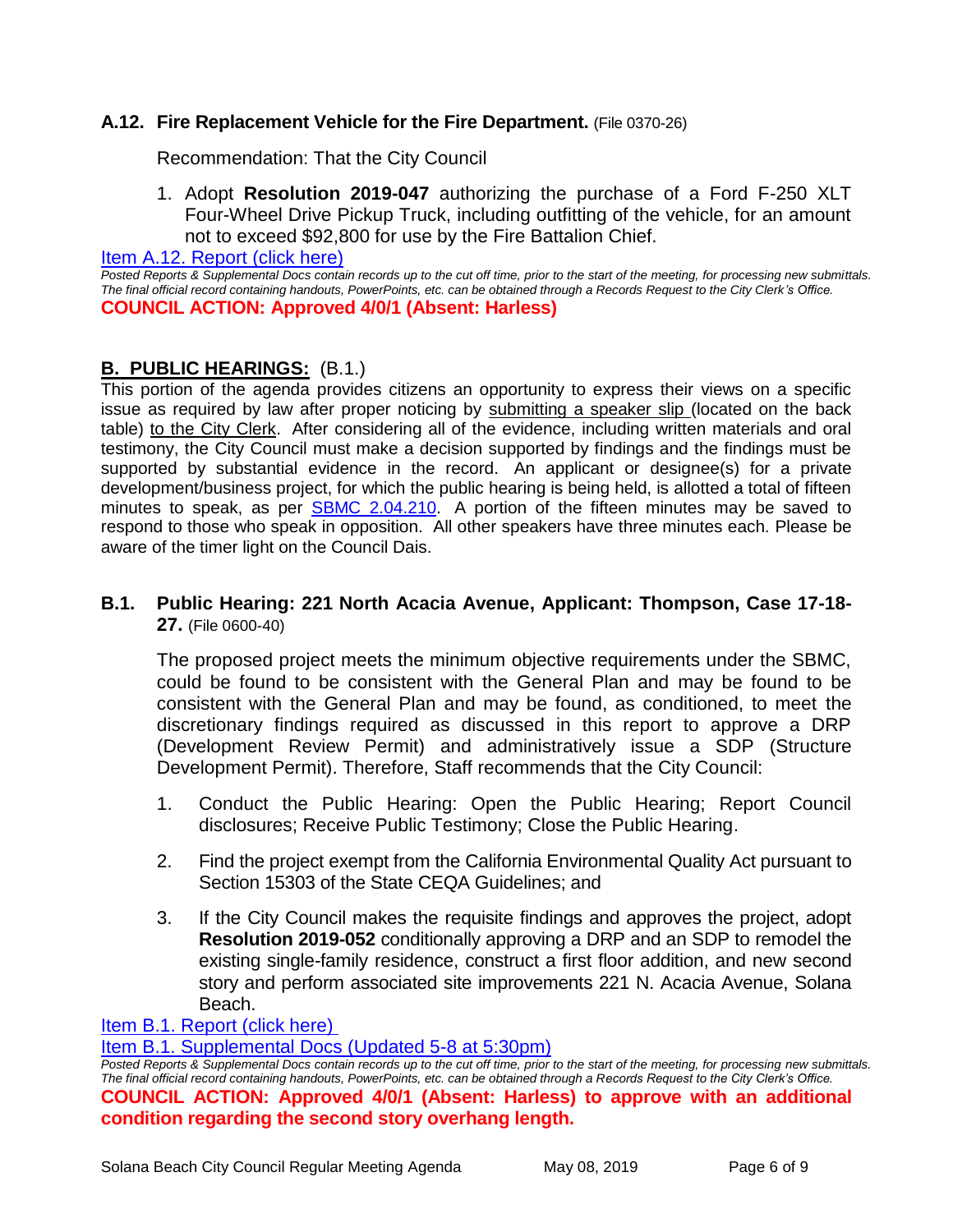# **C. STAFF REPORTS**: (C.1. - C.3.)

*Submit speaker slips to the City Clerk.*

# **C.1. Shared Mobility Pilot Program Operator License Agreement with Gotcha Mobility, LLC.** (File 0840-40)

Recommendation: That the City Council

1. Adopt **Resolution 2019-059** authorizing the City Manager to enter into the Shared Mobility Device Pilot Program Operator License Agreement with Gotcha Mobility, LLC.

Item C.1. Report (click here)

*Posted Reports & Supplemental Docs contain records up to the cut off time, prior to the start of the meeting, for processing new submittals. The final official record containing handouts, PowerPoints, etc. can be obtained through a Records Request to the City Clerk's Office.* **COUNCIL ACTION: Approved 4/0/1 (Absent: Harless) to approve with modifications.** 

# **C.2. Solid Waste Rate Review Prop 218 Notification.** (File 1030-15)

Recommendation: That the City Council

1. Adopt **Resolution 2019-057** setting the Solid Waste Rate Review Public Hearing protest vote for June 26, 2019.

[Item C.2. Report \(click here\)](https://solanabeach.govoffice3.com/vertical/Sites/%7B840804C2-F869-4904-9AE3-720581350CE7%7D/uploads/Item_C.2._Report_(click_here)_05-08-19_-_O.pdf) 

Posted Reports & Supplemental Docs contain records up to the cut off time, prior to the start of the meeting, for processing new submittals. *The final official record containing handouts, PowerPoints, etc. can be obtained through a Records Request to the City Clerk's Office.* **COUNCIL ACTION: Approved 4/0/1 (Absent: Harless) to approve.** 

#### **C.3. Fiber Optic Cables in Public Right-of-Way Construction.** (File 1000-10-05)

Recommendation: That the City Council

1. Receive the report and provide feedback on the terms of the proposed Template Agreement for Fiber Optic Cables in the Public Right of Way.

#### [Item C.3. Report \(click here\)](https://solanabeach.govoffice3.com/vertical/Sites/%7B840804C2-F869-4904-9AE3-720581350CE7%7D/uploads/Item_C.3._Report_(click_here)_05-08-19_-_O.pdf)

Posted Reports & Supplemental Docs contain records up to the cut off time, prior to the start of the meeting, for processing new submittals. *The final official record containing handouts, PowerPoints, etc. can be obtained through a Records Request to the City Clerk's Office.* No Action. Direction provided.

#### **WORK PLAN COMMENTS:**

*Adopted June 13, 2018*

#### **COMPENSATION & REIMBURSEMENT DISCLOSURE:**

GC: Article 2.3. Compensation: 53232.3. (a) Reimbursable expenses shall include, but not be limited to, meals, lodging, and travel. 53232.3 (d) Members of a legislative body shall provide brief reports on meetings attended at the expense of the local agency at the next regular meeting of the legislative body.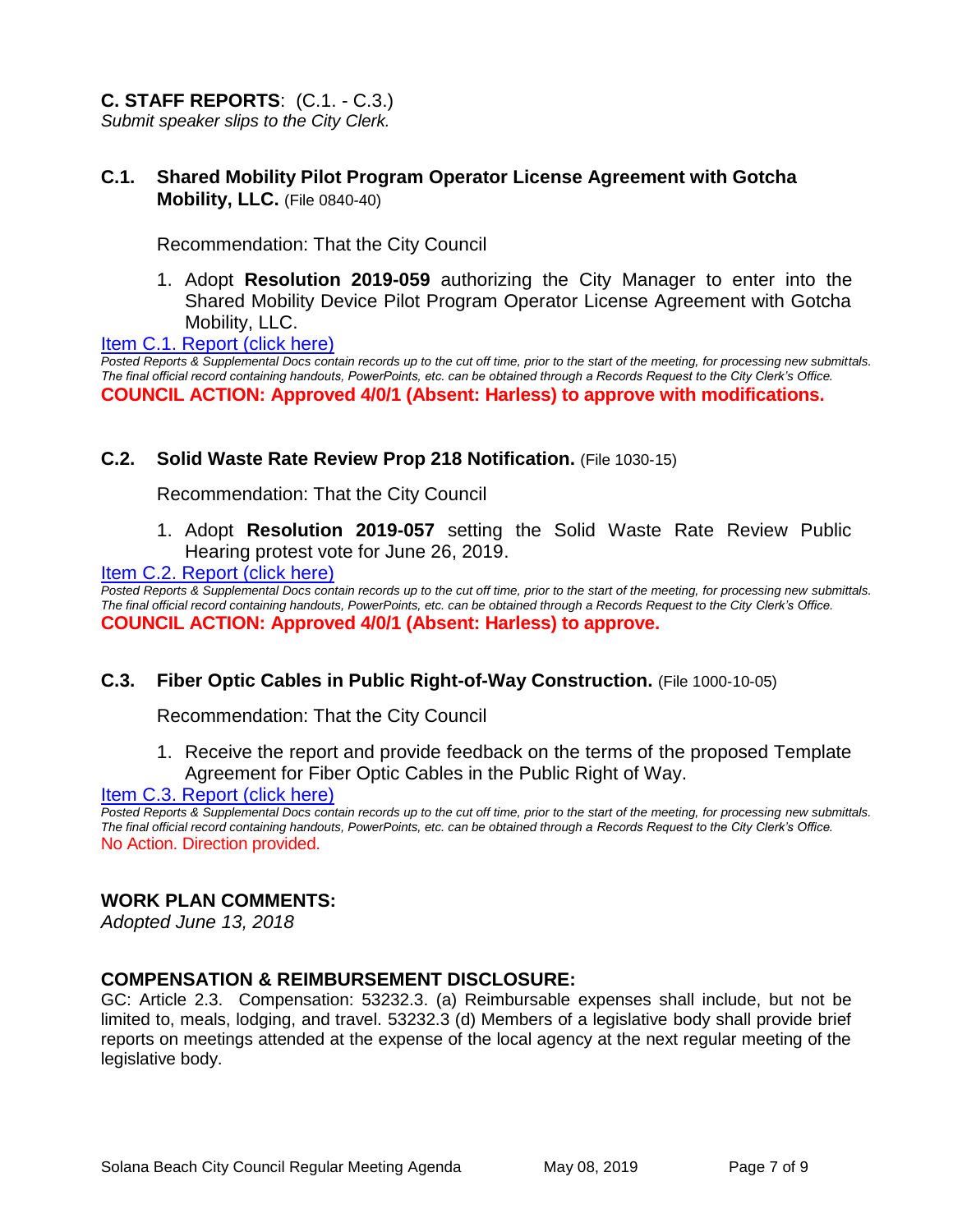# **COUNCIL COMMITTEE REPORTS:** [Council Committees](https://www.ci.solana-beach.ca.us/index.asp?SEC=584E1192-3850-46EA-B977-088AC3E81E0D&Type=B_BASIC)

## **REGIONAL COMMITTEES: (outside agencies, appointed by this Council)**

- a. City Selection Committee (meets twice a year) Primary-Edson, Alternate-Zito
- b. County Service Area 17: Primary- Harless, Alternate-Edson
- c. Escondido Creek Watershed Authority: Becker /Staff (no alternate).
- d. League of Ca. Cities' San Diego County Executive Committee: Primary-Becker, Alternate-Harless and any subcommittees.
- e. League of Ca. Cities' Local Legislative Committee: Primary-Harless, Alternate-Becker
- f. League of Ca. Cities' Coastal Cities Issues Group (CCIG): Primary-Becker, Alternate-Harless
- g. North County Dispatch JPA: Primary-Harless, Alternate-Becker
- h. North County Transit District: Primary-Edson, Alternate-Becker
- i. Regional Solid Waste Association (RSWA): Primary-Hegenauer, Alternate-Becker
- j. SANDAG: Primary-Zito, 1<sup>st</sup> Alternate-Edson, 2<sup>nd</sup> Alternate-Becker, and any subcommittees.
- k. SANDAG Shoreline Preservation Committee: Primary-Hegenauer, Alternate-Zito
- l. San Dieguito River Valley JPA: Primary-Hegenauer, Alternate-Zito
- m. San Elijo JPA: Primary-Zito, Primary-Becker, Alternate-City Manager
- n. 22<sup>nd</sup> Agricultural District Association Community Relations Committee: Primary-Edson, Primary-Harless

#### **STANDING COMMITTEES: (All Primary Members)** *(Permanent Committees)*

- a. Business Liaison Committee Zito, Edson.
- b. Fire Dept. Management Governance & Organizational Evaluation Harless, Hegenauer
- c. Highway 101 / Cedros Ave. Development Committee Edson, Becker
- d. Parks and Recreation Committee Zito, Harless
- e. Public Arts Committee Edson, Hegenauer
- f. School Relations Committee Hegenauer, Harless
- g. Solana Beach-Del Mar Relations Committee Zito, Edson

# **ADJOURN:**

# *Next Regularly Scheduled Meeting is May 22, 2019*

*Always refer the City's website Event Calendar for updated schedule or contact City Hall. [www.cityofsolanabeach.org](http://www.cityofsolanabeach.org/) 858-720-2400*

#### **AFFIDAVIT OF POSTING**

*STATE OF CALIFORNIA COUNTY OF SAN DIEGO CITY OF SOLANA BEACH*



I, Angela Ivey, City Clerk of the City of Solana Beach, do hereby certify that this Agenda for the May 08, 2019 Council Meeting was called by City Council, Successor Agency to the Redevelopment Agency, Public Financing Authority, and the Housing Authority of the City of Solana Beach, California, was provided and posted on May 01, 2019 at 5:00 p.m. on the City Bulletin Board at the entrance to the City Council Chambers. Said meeting is held at 6:00 p.m., May 08, 2019, in the Council Chambers, at City Hall, 635 S. Highway 101, Solana Beach, California.

> Angela Ivey, City Clerk City of Solana Beach, CA